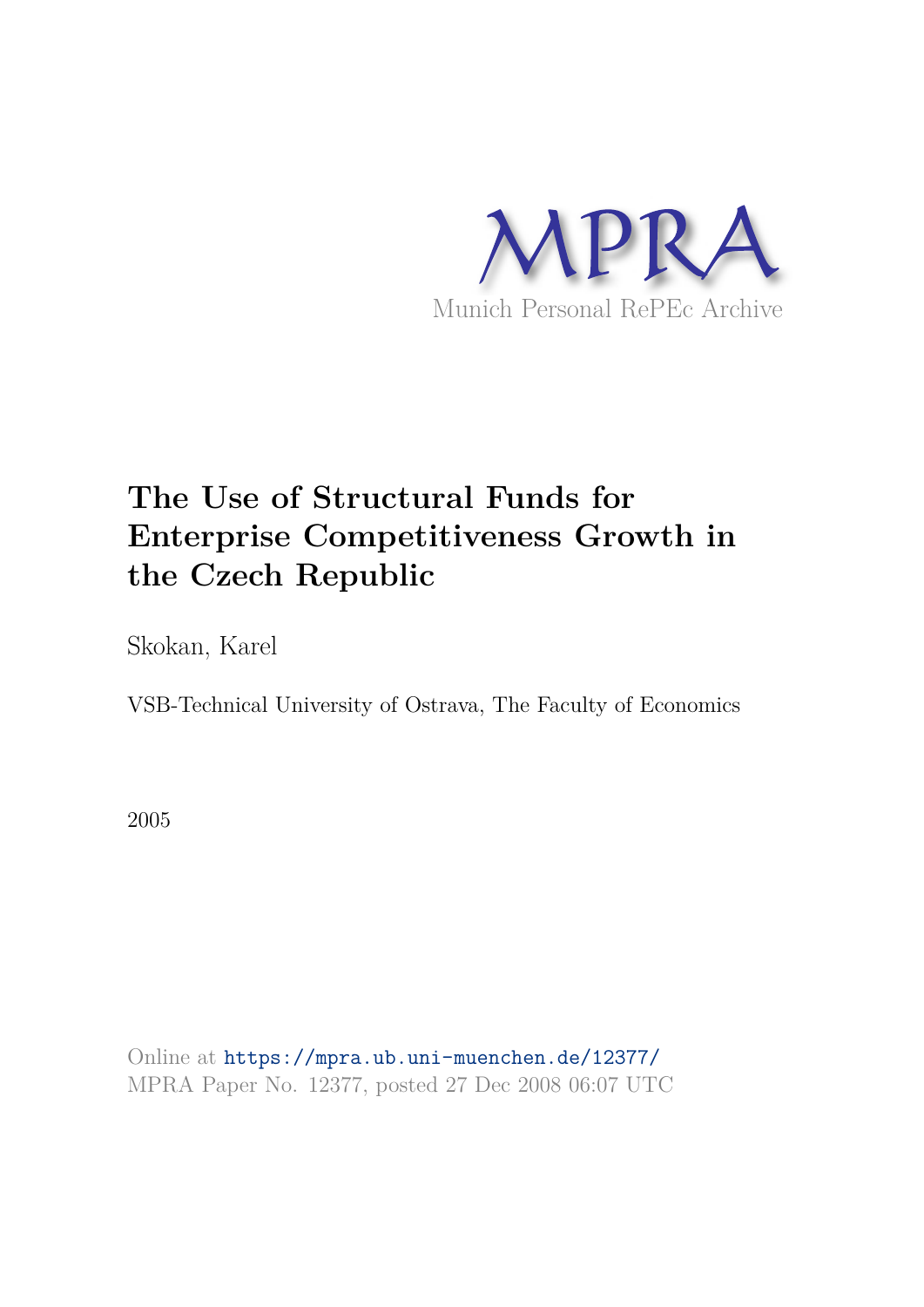## Karel Skokan VSB-Technical University Ostrava, Faculty of Economics, Czech Republic

# **The Use of Structural Funds for Enterprise Competitiveness Growth in the Czech Republic**

## **Abstract**

The competitiveness of enterprises depends not only on their strategies and operations but also on the macroeconomic and microeconomic environment in which they operate. The various instruments for business support can be found in industrial policies of EU member states, which were often successful due to co-financing from EU structural funds. The Operational Programme Industry and Enterprise uses the structural funds as the main financial source of the Czech national strategies for industry development in 2004-2006. The paper summarizes the main policies for both business environment and enterprise competitiveness development in the Czech Republic which focus mainly to the infrastructure for industrial research, innovation, industry clusters, human resources and business development.

**Key words:** Structural funds, competitiveness, enterprise development, innovation

#### **JEL Classification: H50, O18, O25, O31**

#### **1. Introduction**

The Czech Republic is a landlocked country situated in Central Europe. The Czech Republic is a small, open and trade-dependent economy, which means that the future growth perspectives are strongly related to the performance of the European economy. Although, in the past ten years, the Czech Republic has made significant progress in becoming competitive in its relations with the outside world, particularly in relation to EU Member States, it is still below 75% of the European Union's average Gross Domestic Product (72 % in 2005). This means that the Czech Republic as a new EU member state has access to EU Structural Funds. which are the basic instruments for the implementation of EU Regional and Structural policy aimed primarily at reducing gaps among the EU regions. The Regional and Structural policy is focused to three main streams of interventions: productive environment, infrastructure and human resources development, the first of which is very important for entrepreneurship and business. Even though on the one hand the public subsidies can bring about imbalance in the market conditions of the country, on the other hand recent history of EU countries proves the positive impact on the productivity growth namely in the lagging regions.

The elementary condition for drawing on EU Structural Funds assistance is working out the applicable programming documents as requested by the Commission for that purpose. The Czech Republic drew up the National Development Plan in 2003 that further served as the basis for allowing the Commission to shape its Community Support Framework (CSF), which, in fact, is an agreement between the Commission and the government of a particular member country. This agreement defines the targeted objectives and the financial participation of the EU for the period 2004-2006. On the basis of an approved Community support framework in 2003, the implementation of the five operational programmes started after Czech Republic EU accession in May 2004. The four operational programmes have sector coverage: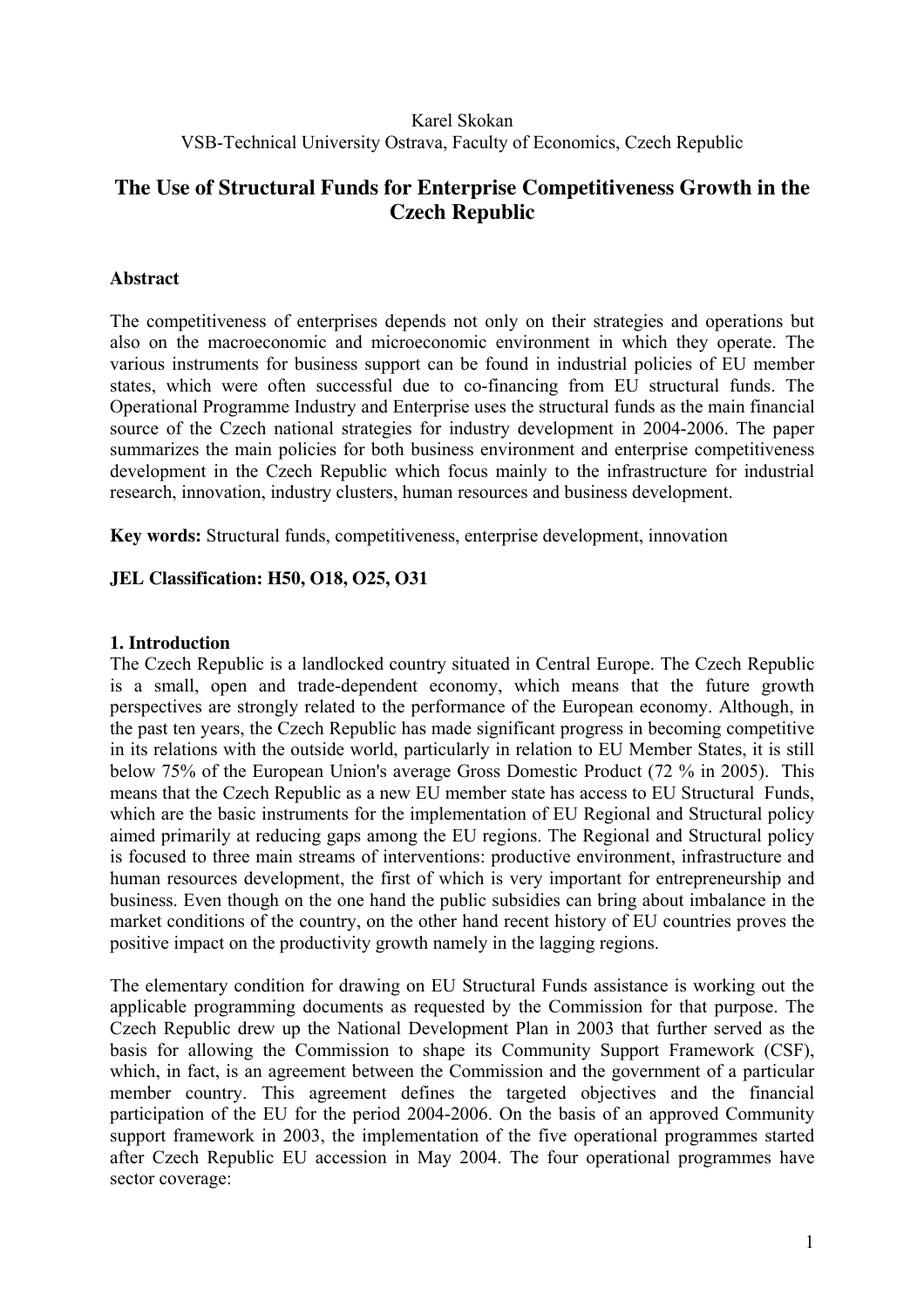- Industry and Enterprise (Ministry of Industry and Trade-MIT),
- Infrastructure (Ministry of Environment MoE),
- Human Resources Development (Ministry of Labour and Social Affairs MLSA), and
- Rural Development and Multifunctional Agriculture (Ministry of Agriculture MoA).

The regional coverage is a feature of the Joint Regional Operational Programme (Ministry for Regional Development - MRD).

All programmes specified the global and specific objectives. The global objective of the Community Support Framework is "sustainable development based on competitiveness"**.**  Public investment supported by the EU structural funds can make a significant contribution to the global objective of the CSF. The CSF strategy will strengthen the factors that contribute to productivity growth through the promotion of entrepreneurship and SMEs, the diffusion of innovation, human resources qualifications and improvements in transport infrastructure thus also paving the way for the attraction of investment and firms in structurally weaker regions. Infrastructure reducing the costs of commuting and qualifications responding to market needs will also enhance professional flexibility and geographical mobility. In addition, vocational training and life-long learning will help tackling structural unemployment.

In the context of the general development strategy for the Czech Republic are the following three specific objectives distinguished:

- 1. Creating conditions for business environment, i.e. improvement of the business infrastructure, improvement of institutional structure for business development, improvement of facilities for technology transfer, strengthening co-operation mechanisms between research departments and industry, boosting the innovation capacity of the private sector and increasing the added value and labour productivity.
- 2. Increasing labour market flexibility in order to: reduce the gap between supply and demand on the labour market, upgrade the training infrastructure in order to adapt to demands on the labour market in an effective way.
- 3. Improving the quality of infrastructure, i.e. transport, environment and other technical infrastructure.

For the period 2004 – 2006 the sources allocated to the programmes are given in Table 1.

| <b>Community Support Framework (Obj. 1)</b>       | 2004-2006   2004   2005 |     |      | 2006 |
|---------------------------------------------------|-------------------------|-----|------|------|
| Current prices – EC in mil $\epsilon$             | 1454                    | 339 | 485  | 630  |
| <b>Operational Programme</b>                      | 2004-2006 2004          |     | 2005 | 2006 |
| Industry and Enterprise                           | 261                     | 61  | 87   | 113  |
| Infrastructure                                    | 246                     | 57  | 82   | 107  |
| Human Resource Development                        | 319                     | 74  | 106  | 138  |
| Rural Development and Multifunctional Agriculture | 174                     | 41  | 58   | 75   |
| Joint Regional Operational Programme              | 454                     | 106 | 152  | 197  |
| <b>Total</b>                                      | 1454                    | 339 | 485  | 630  |

#### **Table 1: Structural Funds Allocations in Operational Programmes**

Source: Community Support Framework Czech Republic

The operational Programme Industry and Enterprise is the only one which is totally devoted to the entrepreneurship and business support. However some measures for these fields can be found in Human Resource Development and Joint Regional Operational Programmes.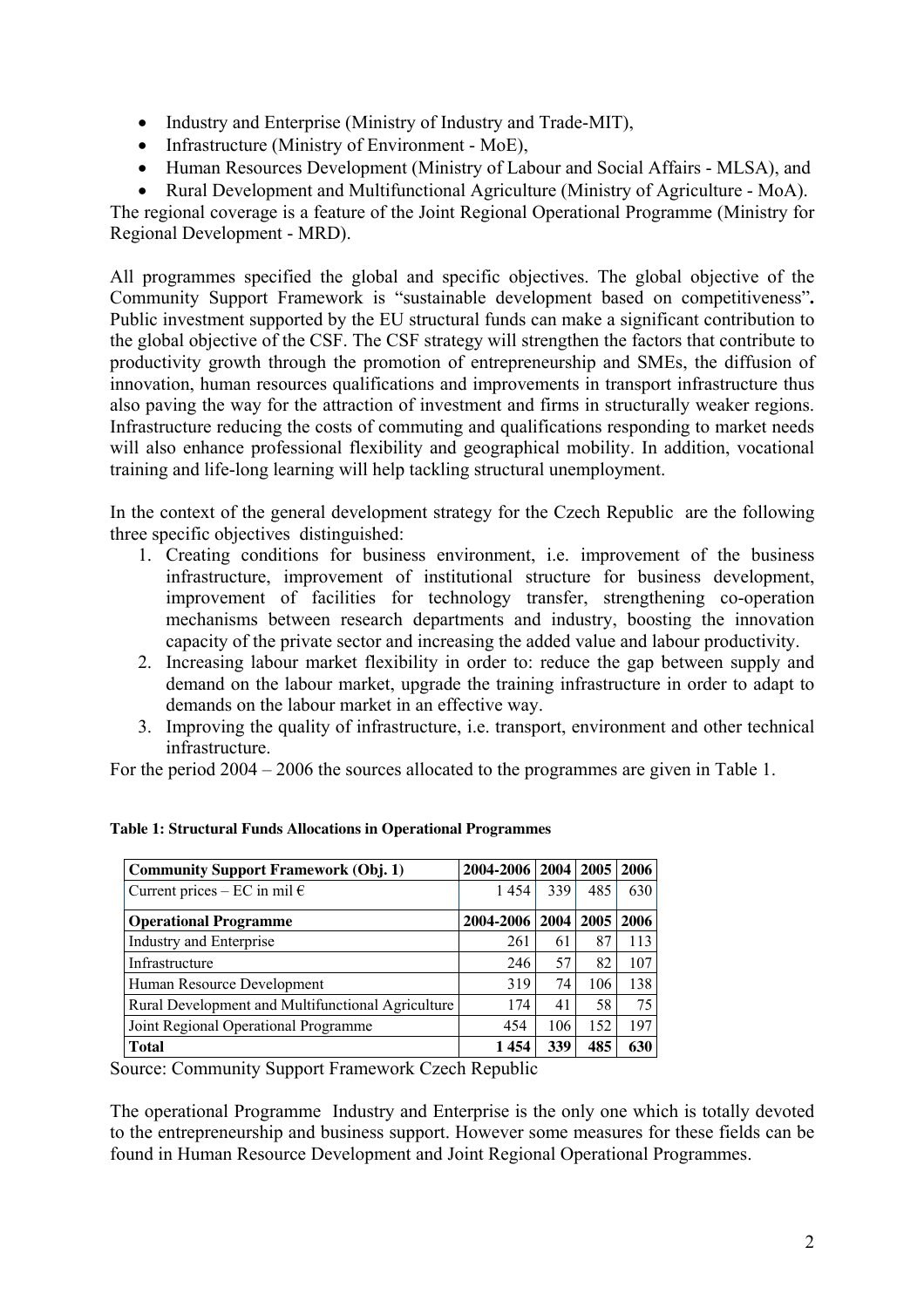## **2. Operational Programme Industry and Enterprise**

The Operational Programme Industry and Enterprise for the years 2004-2006 has been launched by the Ministry of Industry and Trade. Programmes within the Operational Programme provide complex support especially to SMEs while making use of the EU Structural Funds. European funds (75 percent) will be supplemented by funds from the state budget (25 percent). Applications for financing may be submitted from 1 July 2004.

The global objective of the OP Industry and Enterprise is to contribute to a competitive Czech business sector on the European common market with a high labour productivity and efficient production. The OP Industry and Enterprise is based on three priorities in the fast track programme period from 2004 to 2006:

- Priority 1: Business Environment Development, the measures of which focus on the construction, revitalisation and development of business infrastructure, the improvement of environment for human resources development in business sector, development and improvement of informative and advisory services as well as infrastructure support for industrial research, development and innovations.
- Priority 2: Development of Enterprise Competitiveness, the measures of which focus on assistance to new entrepreneurs and new enterprises with development potential, support of innovation processes leading to the development of new products, technologies and services, support of efficient low-cost and environment friendly energy management in business sector.
- Priority 3: Technical Assistance, the measures of which focus on financing provision for the management, performance, monitoring and control of OPIE operations as well as on studies, pilot projects, information system, publicity.

There will be coordinated application of funding from the European Regional Development Fund (ERDF) and other financial instruments of the Czech Republic. There will be compliance with the Czech Republic's Industrial Policy and Regional Development Strategy.

There are eleven programmes within the OPIE that are subject to financial support. The following table presents their brief overview:

| No. | Measure                                   | Programmes                | Form of |
|-----|-------------------------------------------|---------------------------|---------|
|     |                                           |                           | support |
| 1.1 | Infrastructure for industrial research    | 1. PROSPERITY             | Grant   |
|     | development and innovation                |                           |         |
| 1.2 | Development of business infrastructure    | 2. REAL ESTATES           | Grant   |
|     |                                           |                           |         |
| 1.3 | Infrastructure for the development        | 3. TRAINING CENTRES       | Grant   |
|     | of human resources in the industry        |                           |         |
| 1.4 | Development of information and            | 4. CLUSTERS               | Grant   |
|     | consulting services                       |                           |         |
| 2.1 | Establishing and development of SME       | 5. START                  | Loan    |
|     |                                           | 6. CREDIT                 | Loan    |
|     |                                           | 7. DEVELOPMENT            | *)      |
|     |                                           | 8. MARKETING              | Grant   |
| 2.2 | Support of innovation of products,        | 9. INNOVATION             | Grant/  |
|     | technologies and services                 |                           | Loan    |
| 2.3 | Reducing energy consumption and           | <b>10. ENERGY SAVINGS</b> | Grant   |
|     | higher use of renewable sources of energy | 11. RENEWABLE             |         |
|     |                                           | <b>ENERGY SOURCES</b>     | Grant   |

**Table 2: Specific Programmes in Operational Programme Industry and Enterprise** 

\*) suspended on September 2004

Source: Entrepreneur's Guide to the Operational Programme Industry and Enterprise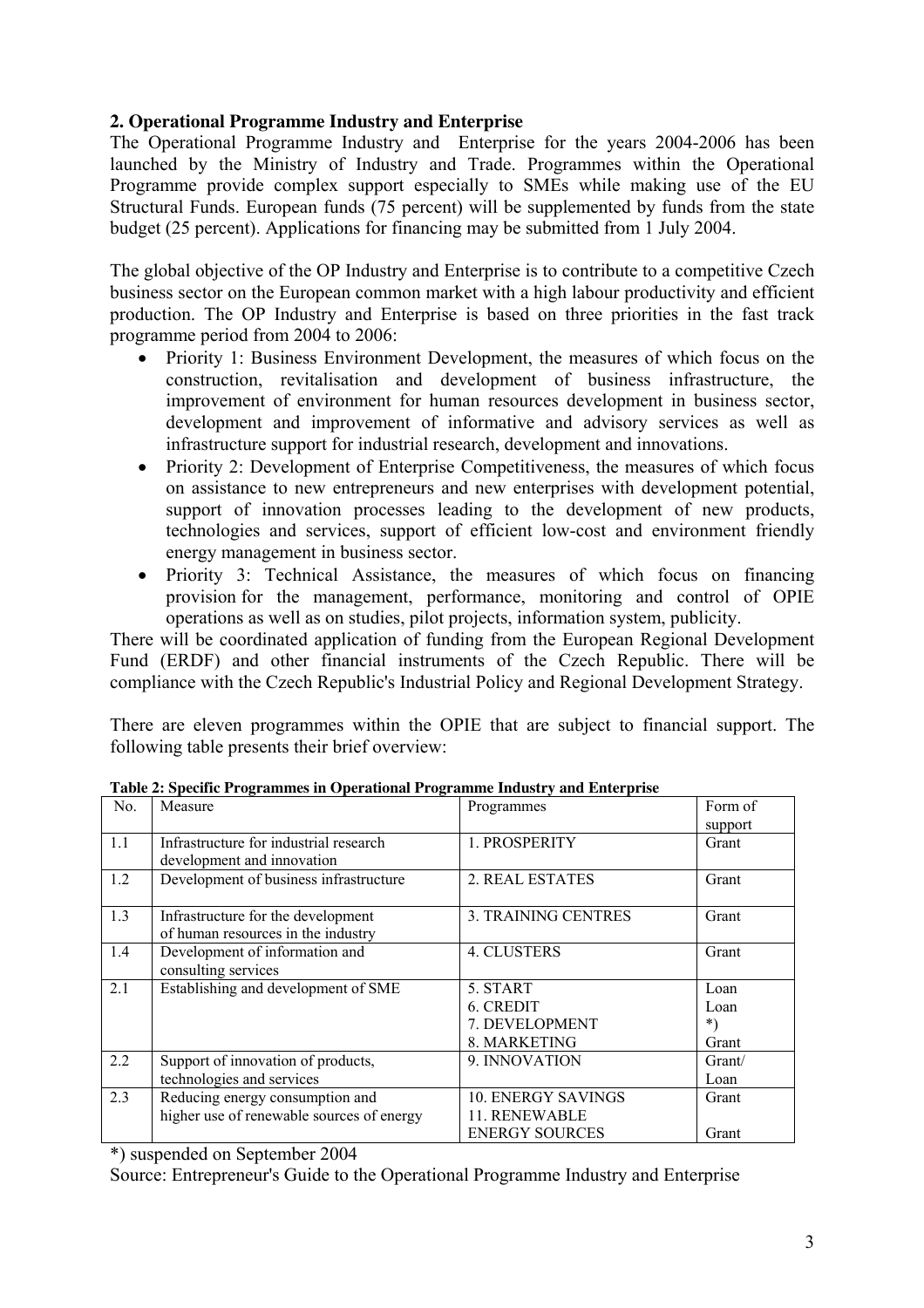Enterprises may apply for support on the basis of compliance with the conditions of the programmes. If an enterprise meets all the eligibility requirements, the application is formally acceptable and when the requested appendices have been submitted, the project will be submitted to the Evaluation Committee along with the application for the grant or the combination of grant and loan.

#### **3. Innovation Strategy for Industry and Enterprise**

Almost three fourths of the small and middle enterprises in the Czech Republic do not pursue any innovations, i.e. they either keep on maintaining the existing production or stagnate. The innovating enterprises, however, do not fund the innovations sufficiently. A factor analyses shows significant conclusions, which prevent the entrepreneurs from introducing innovations. Major reason for low innovation activities present high costs for innovations. Another barrier while introducing innovations feel the enterprises also in a too high economic risk. It is thus recognisable that among the innovation barriers prevail the economic factors.

Innovation is predominantly a company business. The state may assist the innovation processes by creating framework conditions for conducting business and eliminating all sorts of barriers of institutional and/or legal character. Direct interventions or measures taken by the state are admissible only in cases when the free market environment is not able to solve the problems spontaneously.

By its Resolution No. 270 of 24 March 2004 the Czech Government adopted the cornerstone document for the field of innovation – the National Innovation Strategy. The national innovation policy is (or rather should be) a part of the whole system of conceptual documents under the roof of the (prepared) Economic Growth Strategy. This strategy lies on five pillars; one of them is the chapter Research, Development and Innovation (others are Institutional Environment, Sources of Funding, Infrastructure, and Human Resources). By its character, innovation is closely connected with following two activities:

- research and development, the results of which are realised in the form of the so called technological innovation; and
- business activity, preferentially activity in the field of manufacturing, as well as services, where innovation is realised.

The Ministry of Industry and Trade (MIT) and the agency CzechInvest under its control published several documents dealing with innovation or close topics. These are in particular the Concept of innovation for industry and enterprise for 2005-2008 and Strategy of CzechInvest for 2004–2008.

#### **4. The specific Structural Funds programmes for innovation in the Czech Republic**

The innovation process in CR was influenced to a considerable extent by the accession of the Czech Republic to the European Union and resulting support from the EU Structural Funds and the Cohesion Fund. Innovation is supported within Objective 1 by key OP Industry and Enterprise (programmes PROSPERITY, INNOVATION, CLUSTERS) and OP Human Resources Development. Also parts of the Joint Regional Programme of the Ministry for Regional Development (MRD) titled Regional support to enterprise, Regional development of infrastructure and Development of human resources in regions are of certain relevance. The description of these programmes is given below.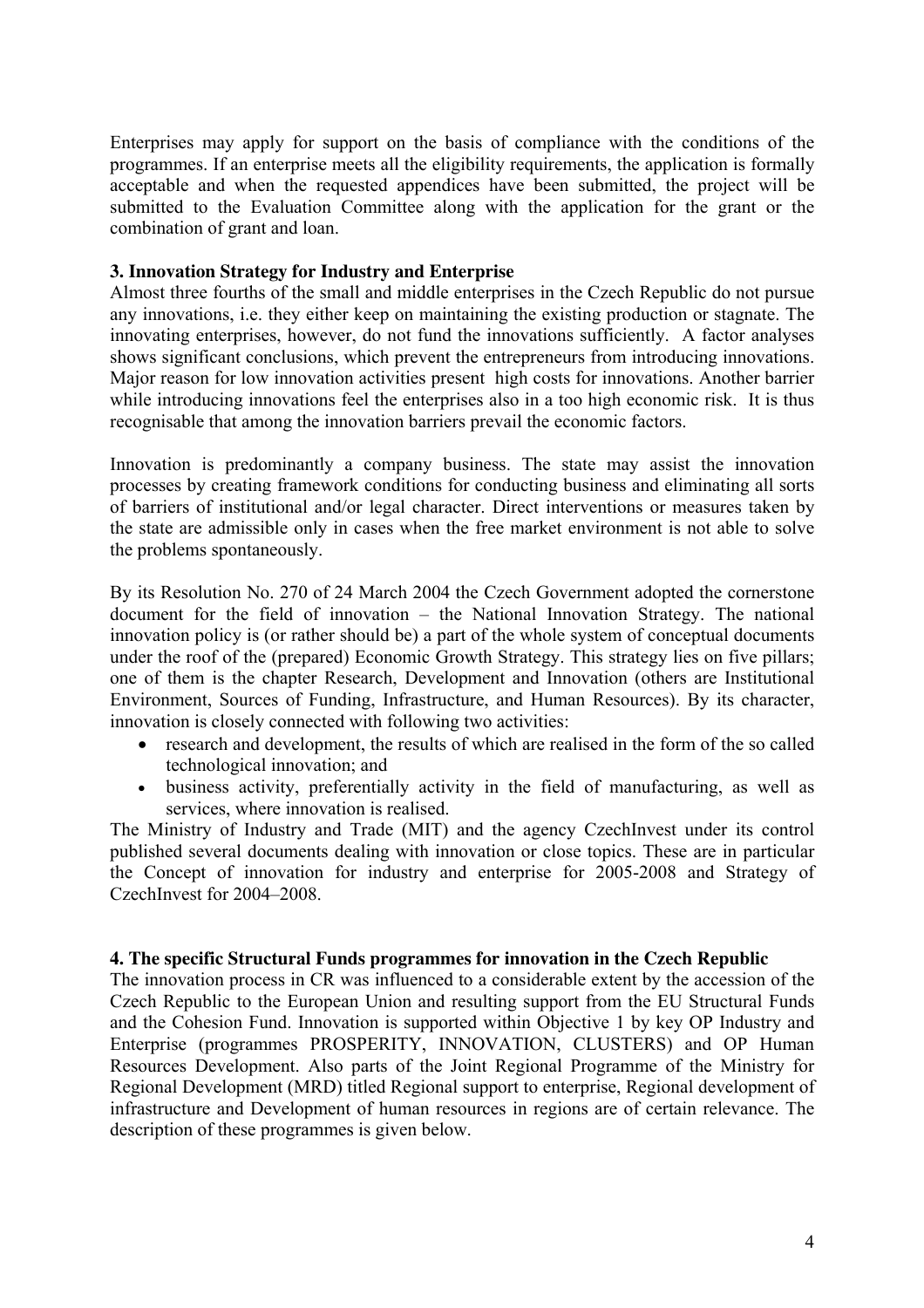### **PROSPERITY**

The programme targets enterprises - legal entities that have proof of co-operation with a tertiary educational institution (TEI), research centre, etc. For the public sector the programme targets e.g. municipalities, associations of municipalities, regions, tertiary educational institutions, and research centres.

The objective of the programme shall be the support of infrastructure for industrial development, particularly science and technology parks, business incubators and centres for technology transfer. Support will be granted to start and develop such facilities, establish their activities, and provide preferential price services and rentals to small and medium-sized innovative enterprises.

An applicant will build or reconstruct facilities to establish an business incubator, science and technology park that will further be let out at preferential prices to innovative companies.

In the case a project involves construction work, the minimum amount of support is CZK 3 million, and the maximum CZK 150 million. For projects not involving construction work, the minimum amount of support is CZK 500.000, and the maximum CZK 30 million. The support shall be granted to the tune of 75 % of eligible costs.

#### **INNOVATION**

The programme is intended for enterprises of all sizes. Generally, the objective of the program is to support the realisation of projects focused on the betterment of technical and consumer-oriented features of products and services or features enhancing efficiency in processes of production and services or to update managerial methods, restructuring or changes in strategic goals of an enterprise or some other non-technical innovation "innovative projects", enhancing the long-term competitiveness and sustainable growth of enterprises.

Two types of projects are supported within the programme. Innovations of technical nature can include the innovation of a product and/or the innovation of a technological process. The general rule is to launch a new product or new technology on the market. Mere modernisation will not meet the requirements. An ideal project shall be focused on the phase between a prototype (semi-production) and serial production, e.g. production set out and completion of project design, implementation of a new technology to improve the product features. Projects for upgrading the quality of service are also within the scope of the programme - the purchase of any necessary technologies, licences and patents, production line, technical equipment, etc. must be exclusively related to the introduction of a new product on the market.

Innovations of non-technical nature are supported too. The programme is focussed on the introduction of new managerial methods, e.g. improvement of production process or supply logistics or the purchase of hard- and software related to the introduction of new managerial methods.

Small or medium-sized enterprises can draw on grant or loan. A combination of grant and loan is also permissible. Large enterprises may apply only for grant. The maximum rate of grant is 46 % of the eligible costs. In the case of innovation of a technical nature the minimum amount of grant is CZK 3 million, the maximum is CZK 50 million, in the case of innovations in services the minimum amount of grant is CZK 1 million, the maximum is CZK 25 million.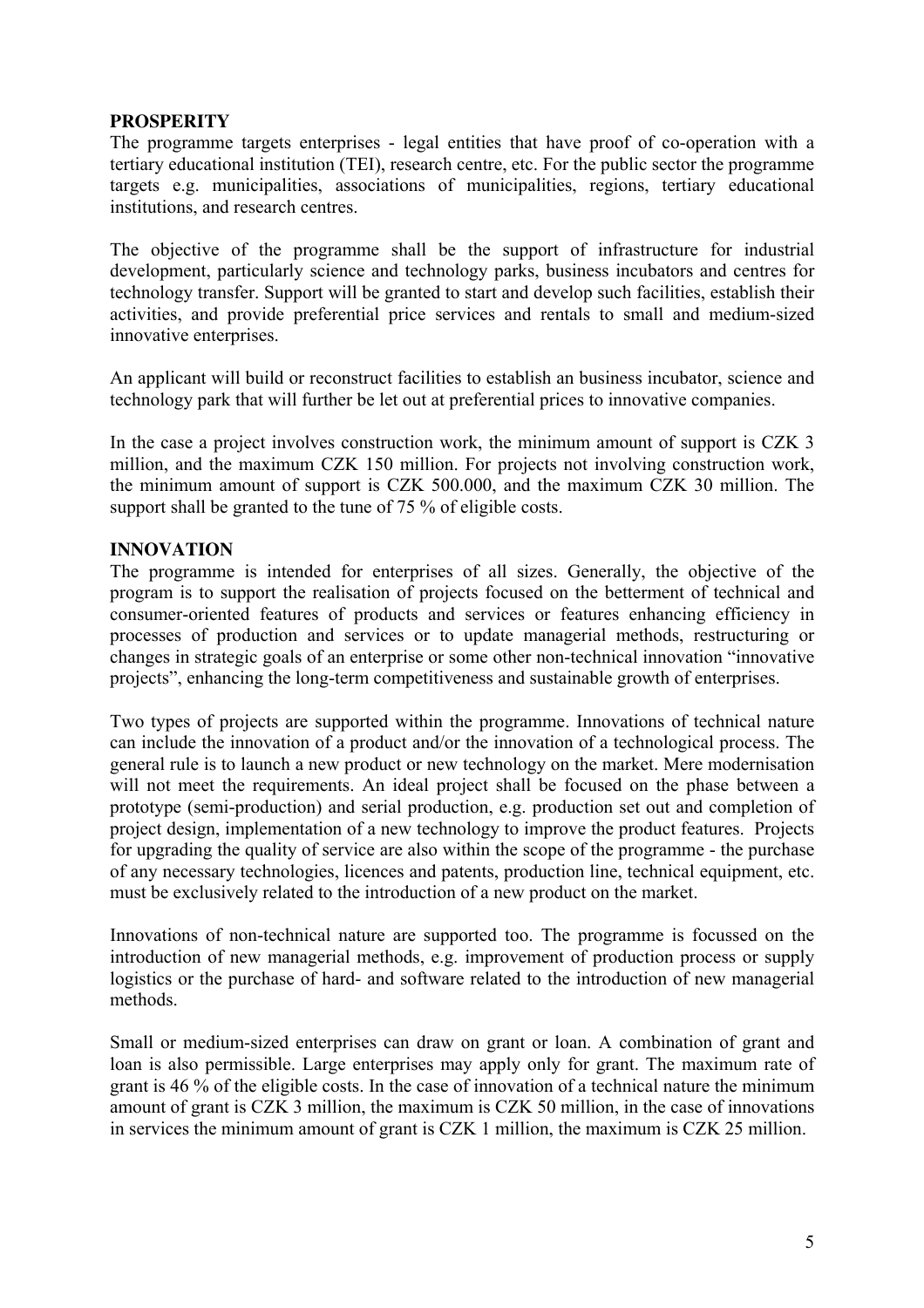The SMEs can draw on support in the form of a soft loan of up to 60 % of the eligible costs of a project, the repayment period based on a provision that the loan shall be up to nine years with a deferment possibility of a maximum period of four years when the fixed interest rate is 3 % per year. In the case of innovation of a technical nature the minimum amount of the loan is CZK 3 million, the maximum is CZK 50 million, in the case of innovation in service the minimum amount of loan is CZK 1 million, the maximum is CZK 25 million.

# **CLUSTERS**

Potential aid recipients are regions or delegated companies, tertiary educational institutions, research institutions, and legal entities or associations of persons founded in order to carry out a cluster. Objective of this programme is to enhance economic growth and competitiveness of the economy through the promotion of sector the credits were granted aggregations - clusters.

The two types of projects are supported: search of companies suitable for clusters and foundation and development of clusters.

- The applicant in the chosen region and sector will undertake the process of cluster identification. During this process workshops, meetings, interviews, data analysis, etc. will take place. The project will result in the cluster of members, action plan, cluster strategy, etc.
- Enterprises carrying out business in a specific sector in a particular region, their suppliers and final manufacturers, and a tertiary educational institution will establish a legal entity whose purpose is to achieve suitable environment for mutual co- operation of companies, co-ordinate corporate research, development, production, and market. Such a legal entity can apply for a grant to cover costs of rent and furnishing of offices, managerial wages, other salaries, consulting services, marketing, competitive intelligence, and innovation within the individual clusters.

The minimum amount of grant is CZK 200,000 and the maximum CZK 1 million for projects of search for companies suitable for clustering. The minimum amount of grant is CZK 3 million and the maximum CZK 45 million for projects of the establishment and development of clusters The rate of support is up to 75 % of the eligible costs of projects in search for clustering purposes and 50 % eligible costs of cluster development.

There are two types of financing in the programmes of OPIE, i.e. grants and loans. By the and of 2005 the grants were awarded for 356 projects in total sum of 2.619.701.220 CZK and bank credits were granted to 980 projects in total sum of 1.099.446.417 CZK.

| Programme  | No. of applications | No. of approved<br>projects | No. of rejected<br>projects |
|------------|---------------------|-----------------------------|-----------------------------|
| Prosperity |                     |                             |                             |
| Innovation | 219                 |                             |                             |
| Clusters   | 28                  |                             |                             |
| Total      | '79                 |                             | 64                          |

#### **Table 3: Projects for Innovation Support**

Source: CzechInvest

### **5. Supplementary programmes for enterprise support**

In the Joint Regional Operational Programme (further referred to as JROP) for enterprise support (within the competency of the MRD) the enterprise is subject for support within the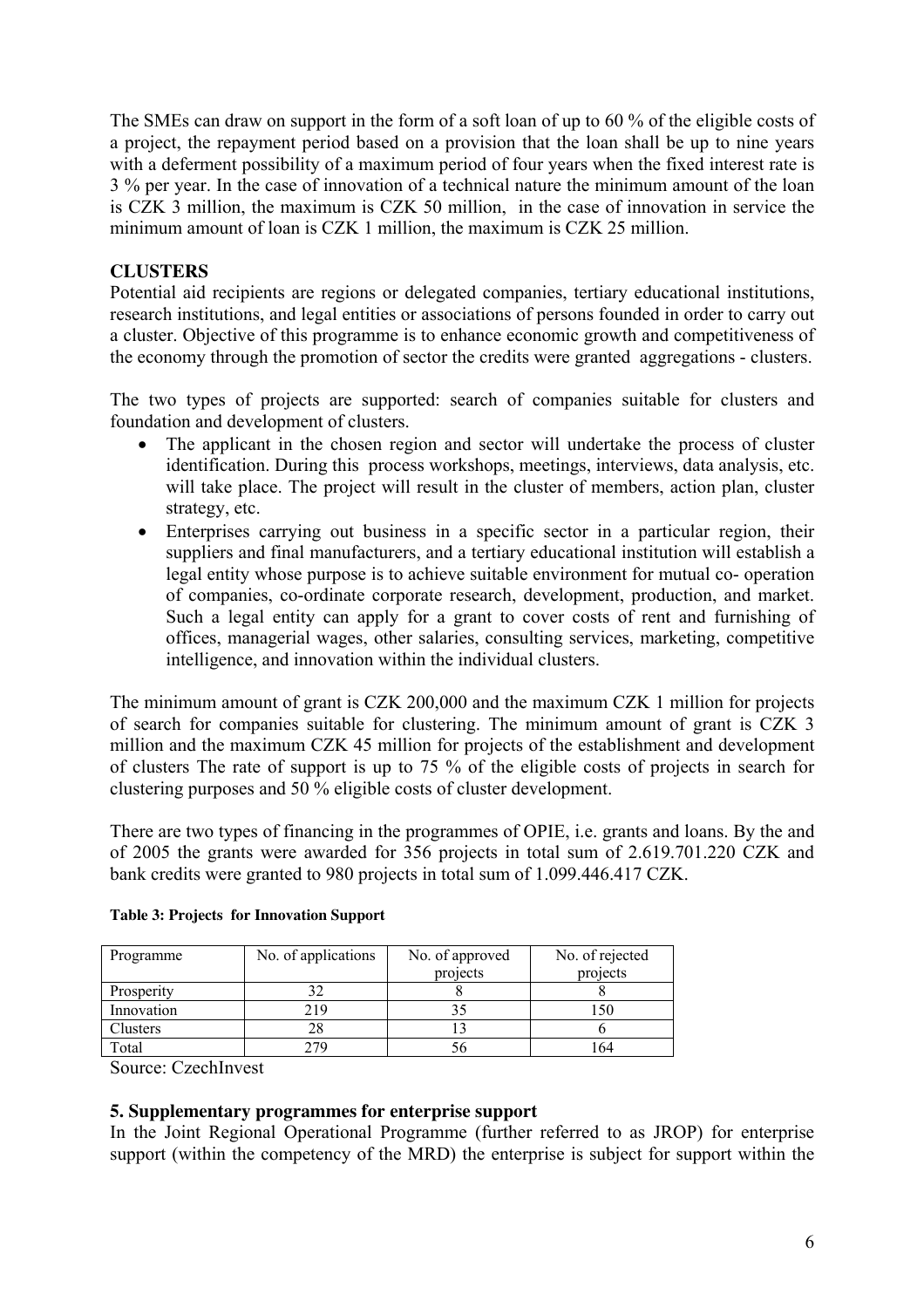scope of the two priorities: firstly, it is support provided to small and medium-sized enterprises in the selected regions, secondly, the support aims at businesses active in tourism.

The priority 1 "Regional support of enterprise" is complementary to the Operational Programme Industry and Enterprise. While the OPIE aims most of all at the promotion of the entrepreneurial environment and at enhancing the competitiveness of the Czech enterprises (by means of direct and indirect support of enterprises and improvement of the entrepreneurial environment), the JROP aims at supporting the small and medium-sized enterprises and services with emphasis on the creation of new jobs in the selected problem regions. Part of this priority is also the support of non-agricultural enterprises located in the rural areas.

The enterprises active in tourism are subject for support in the scope of Priority 4. The priority "Development of tourism" is complementary to the OP Human Resources Development (HRD), in which the training of human resources in tourism is also dealt with. A more detailed information of these programmes can be found in the Programme annex to the JROP on the MRD website..

Human Resources Development in the industry is mostly subject for the support of the European Social Fund (ESF) through the Operational Programme Human Resource Development (further referred to as OP HRD) in the competency of the MLSA. The overall objective of the OP HRD is the achievement of a high and stable rate of employment based on a skilled and flexible work force as well as the competitiveness of businesses. There are again two specific programmes for human resources development in enterprises: Profession and Standard.

### **PROFESSION**

The programme is intended for enterprises in the processing industry, industrial and environmental services, and other services directly related to the above sectors. The objective of the programme is to support the professional growth of business employees needing expertise, special knowledge and skills for their work. The programme is aimed at the professional training of middle management and of other professions, such as technicians, production management, marketing, and commercial and customer services. The programme supports two types of projects: realisation of training courses and other educational activities and preparation for educational activities (teaching aids, training materials directly related to a particular educational activity).

### **STANDARD**

The programme is intended for enterprises in the processing industry, industrial and environmental services, and other services directly related to the sectors in question. The objective of the programme is to enhance competitiveness and efficiency of business through the introduction of well-established systems of management and the development of human resources. The whole system of support intends that businesses accomplish certification on a high standard in management and the development of human resources. This standard will be relevant to the best practices in European enterprises.

### **7. Conclusion**

The support of enterprises with EU structural Funds started in the Czech Republic as early as in November 2004. That manifests both the readiness of the entrepreneurial circles and the quality of preparations of the whole system for utilising the European funds through the Operational Programme Industry and Enterprise. Within a few months the programme has